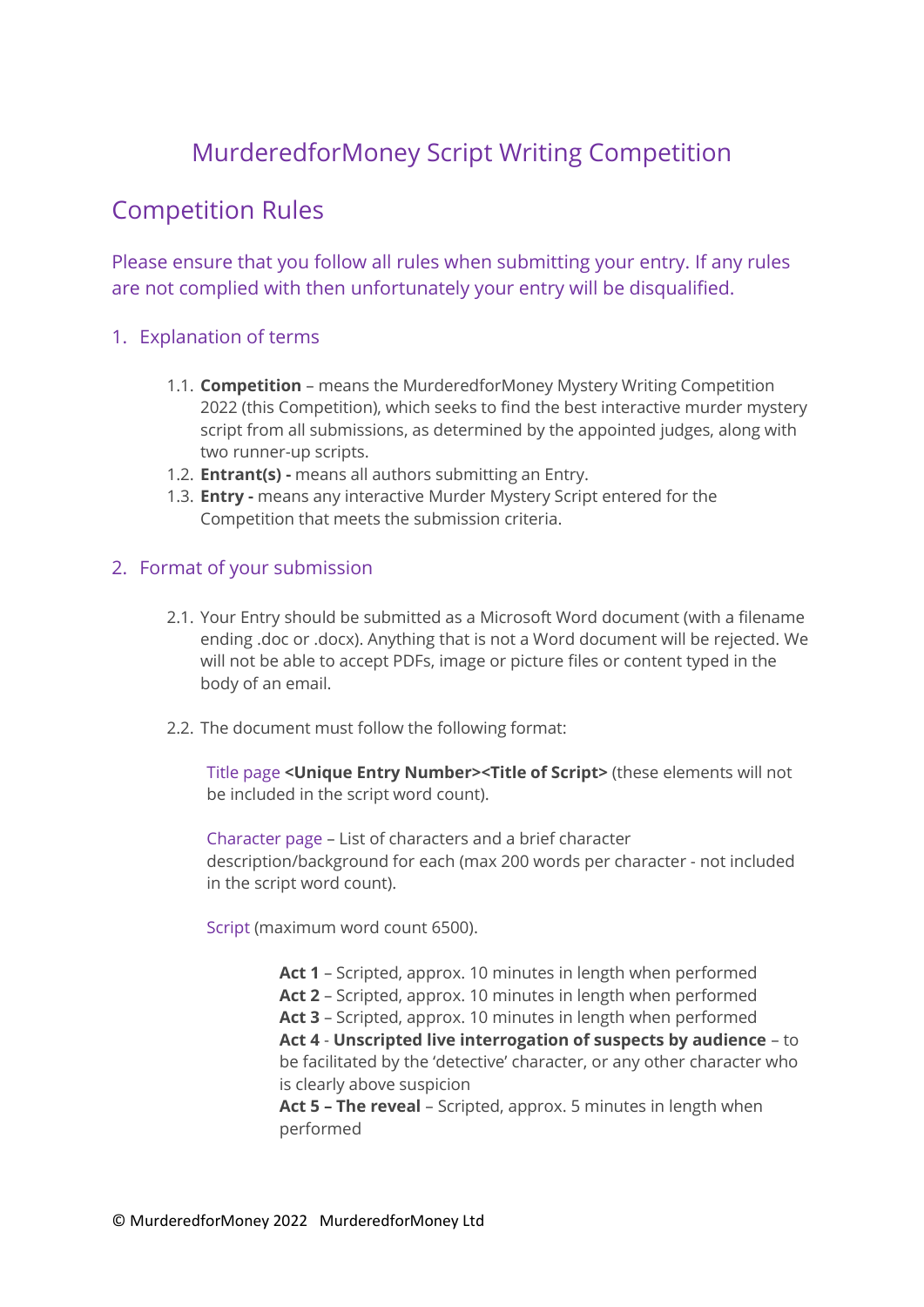Props and sound effects page - List of any props and sound effects used in each Act (not included in the script word count).

- 2.3. Your Entry must be written in English.
- 2.4. Entrants may submit one script ONLY.
- 2.5. The typeface used in your Entry should be Arial 12pt.
- 2.6. Your Entry should be double spaced.
- 2.7. The maximum wordcount for the main script (see above) is 6500 words.
- 2.8. The story should involve a minimum of 5 characters, but no more than 8 (including the 'detective character).
- 2.9. The script must include one or two murders and these must take place before the end of Act 2.
- 2.10. The interrogation of the suspects should be facilitated by a 'detective' character who is clearly above suspicion.
- 2.11. The identity of the murderer(s) and how and why the murder(s) took place must be explained within Act 5.
- 2.12. The theme/storyline of your mystery is entirely up to you, however please be aware that the play must be easy to stage.
- 2.13. As we are accepting entries from unpublished and published writers, we are not being prescriptive as to the actual layout of the dialogue on the page.
- 2.14. **The deadline for registration is midnight (UK time) on 1 August 2022**
- 2.15. **The deadline for submission of your Entry is midnight on 30 August 2022.**

### 3. Submitting your Entry

To submit your Entry to the Competition, please follow the steps below:

#### 3.1. Step 1: Register

Register your intention to enter and pay the registration fee of £10. This fee covers the costs of the judges reading time and the administration of the Competition. To register, please visit<https://bit.ly/M4MScriptWritingCompetition>

#### **The deadline for registration is midnight (UK time) on 1 August 2022.**

As a condition of Entry to the Competition, Entrants consent to their names being published by MurderedforMoney Ltd should they win first prize or be a runner up.

Following registration, you can decide not to submit a script, however Entry fees cannot be refunded.

On receipt of your payment, we will email you your **Unique Entry Number** which **must** be displayed in the footer of every page of your Entry and quoted in all future correspondence.

#### 3.2. Step 2: Submit your Entry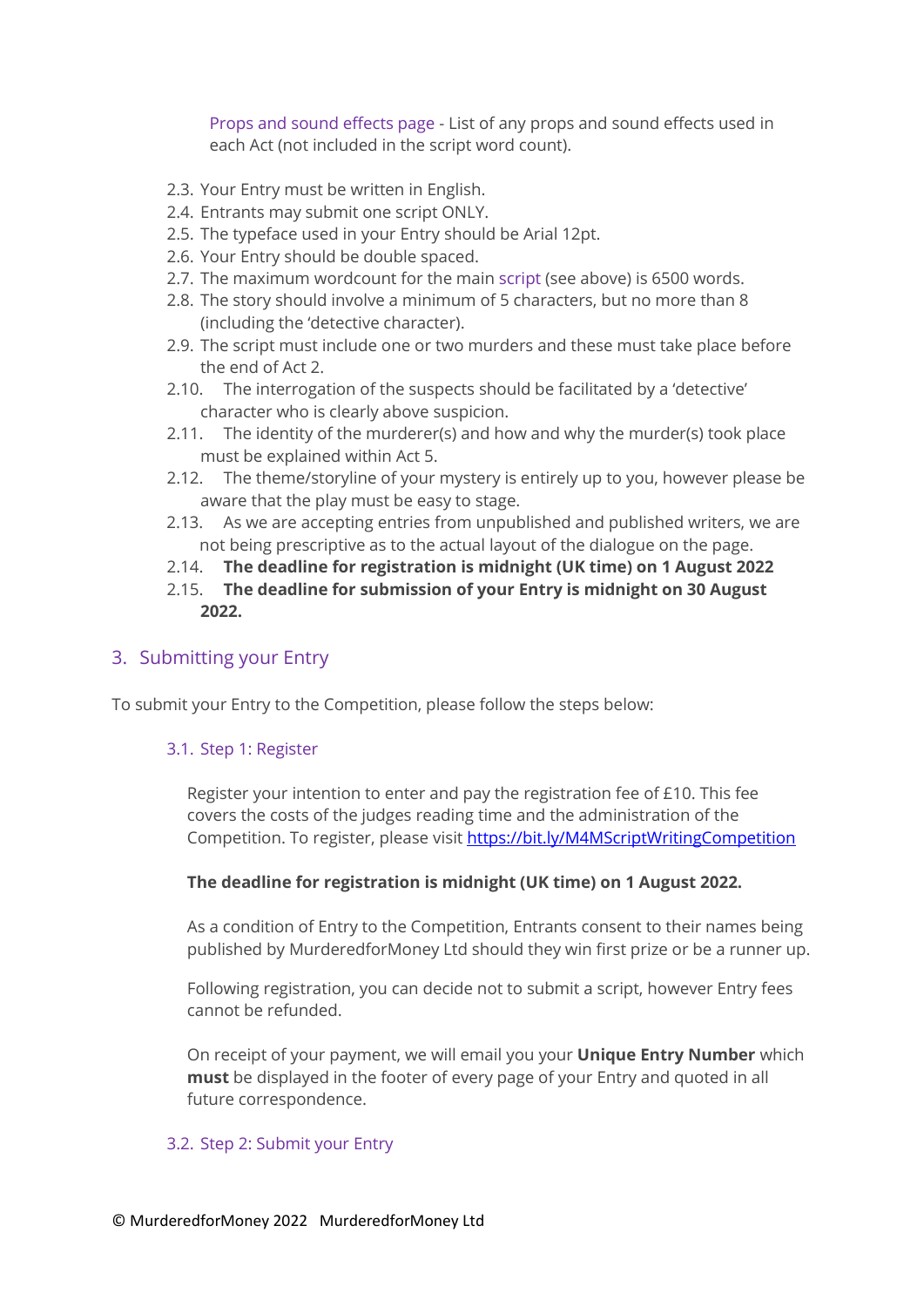Email your Entry to [Writingcomp@MurderedforMoney.co.uk](mailto:Writingcomp@MurderedforMoney.co.uk) before the deadline of midnight on **30th August 2022 (UK time).** 

The subject of your email should read: **<unique reference number><Title of your script>.**

The name of your attached Entry should read **<unique reference number> <Title of the script>**

All entries are judged anonymously. Please do not include your name, address, phone number, email, website, social media details, etc. on the script or in the file name as this will result in disqualification.

Please check you are submitting the correct version of your work before uploading, as mistakes cannot be rectified later.

- 3.3 MurderedforMoney Ltd will not be liable for any failure of receipt of Entries. MurderedforMoney Ltd have no responsibility or liability for any Entries that are lost, delayed, illegible, damaged, incomplete or otherwise invalid.
- 3.4 MurderedforMoney Ltd reserves the right to refuse any Entry to the Competition for any reason at their absolute discretion.

## **4. The Prizes**

- 4.1. From the entries submitted in line with Competition rules, the judges will draw up a shortlist of three (3) outstanding entries, from which they will select the first prize Entry and two runners-up. MurderedforMoney Ltd reserves the right to increase or reduce the number of entries selected for the shortlist at their sole discretion.
- 4.2. The first prize, presented to the author of the best eligible Entry, in the opinion of the judges, will consist of:
	- i. £100
	- ii. The opportunity for their script to be adapted (as required) and performed by MurderedforMoney Ltd as a public virtual murder mystery and/or dinner theatre mystery during 2023.
		- a. If performed as a public dinner theatre event, the winner will receive two free tickets to the premiere event.
		- b. If performed as a public virtual murder mystery, the winner will receive six free tickets to the premiere event.
	- iii. A free script appraisal of their work by the Murder Mystery Publishers Lazy Bee Scripts Ltd. This will include:
		- a. A critique of the script, covering points of style, content and suitability for the chosen market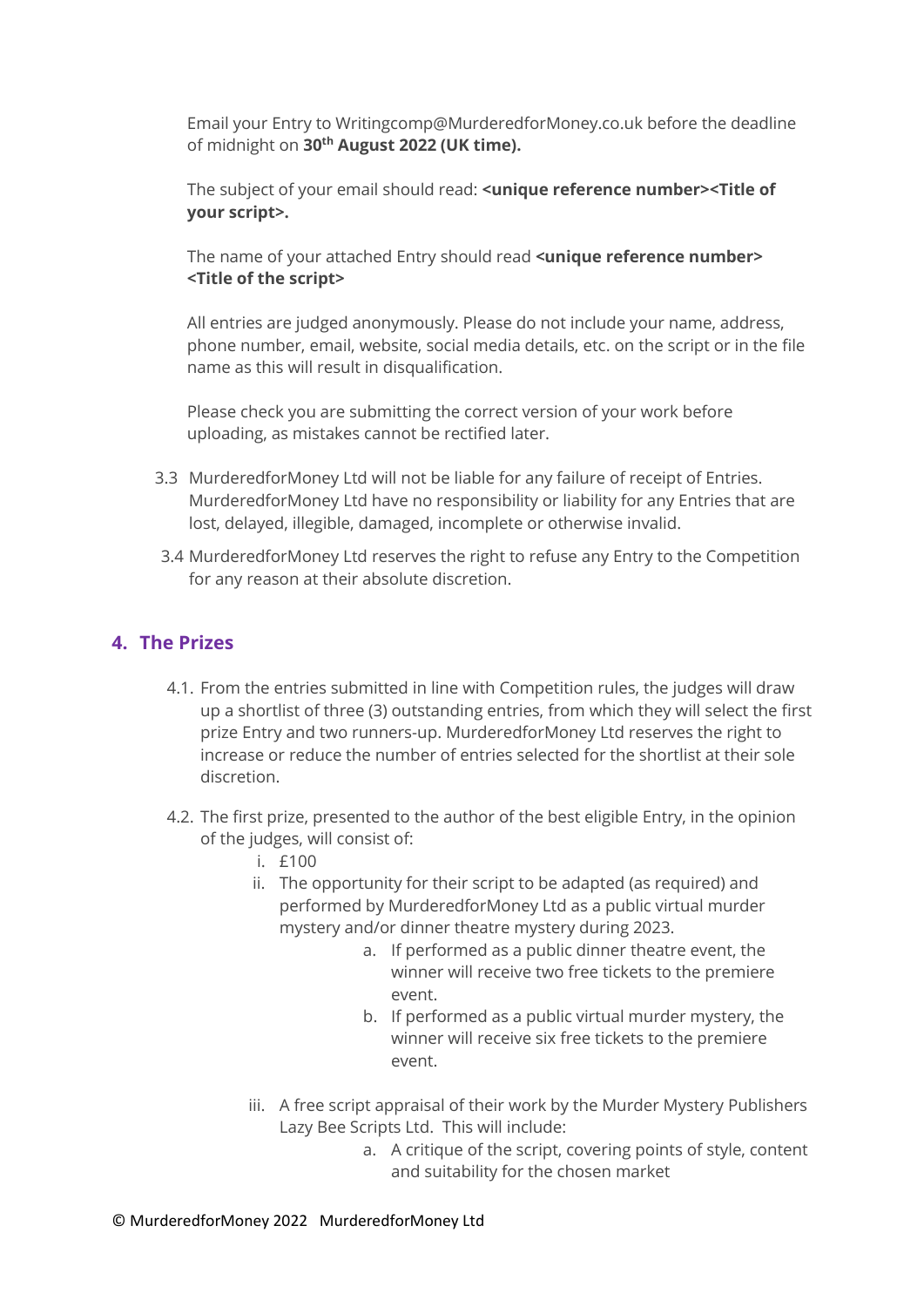- b. A marked-up copy of the script, highlighting any errors.
- 4.3. The two runners up will each receive:
	- I. A free script appraisal of their work by the Murder Mystery
		- Publishers Lazy Bee Scripts Ltd. This will include:
			- a. A critique of the script, covering points of style, content and suitability for the chosen market
			- b. A marked-up copy of the script, highlighting any errors.
- 4.4 There is no alternative to the prizes stated above and the prize is not transferable. No part or parts of the prize may be substituted for other benefits, items or additions.
- 4.5 The winning Entrant acknowledges and gives their permission for the adaptation of their script as required by MurderedforMoney Ltd for the performance of a dinner theatre event and/or virtual murder mystery product.
- 4.6 Prizes do not include a guarantee that Lazy Bee Scripts Ltd will publish the winning and/or runner up scripts. This will be a subject for discussion between the author and Lazy Bee Scripts Ltd. following the free appraisal.

## **5. Original work**

- 5.1. Entries must be submitted by the author.
- 5.2. The author may submit only one interactive murder mystery script.
- 5.3. Entries must not have been published, self-published, published on any website, blog or online forum, broadcast, have won or been placed (2nd, 3rd, runner up etc) in any other Competition. If an Entry has been long-listed or shortlisted in other Competitions, and provided it has not won a prize or been published, it is eligible for the Competition.
- 5.4. Entrants warrant that their Entry is original, entirely the Entrant's own work, does not infringe any existing copyright, moral rights or any other rights of any third party and contains nothing obscene, libellous, unlawful, defamatory or anything which MurderedforMoney Ltd may otherwise deem to be inappropriate, and the Entrant warrants that the Entry is suitable for performance by MurderedforMoney Ltd. Any evidence to the contrary will result in immediate disqualification.
- 5.5. Any author who submits an Entry, warrants that they have all necessary consents, approvals, rights and licences required to submit an Entry in accordance with the Competition rules.
- 5.6. The Competition is not open to employees of MurderedforMoney Ltd or Lazy Bee Scripts Ltd, or any of their associated, affiliated or subsidiary companies, the administrators, or anyone connected with the Competition or their direct family members.
- 5.7. Worldwide copyright of each Entry remains with the author, but MurderedforMoney Ltd will have the unrestricted right to perform and promote the winning script, at public dinner theatre events and virtual murder mystery events throughout 2023.

# **6. Judging**